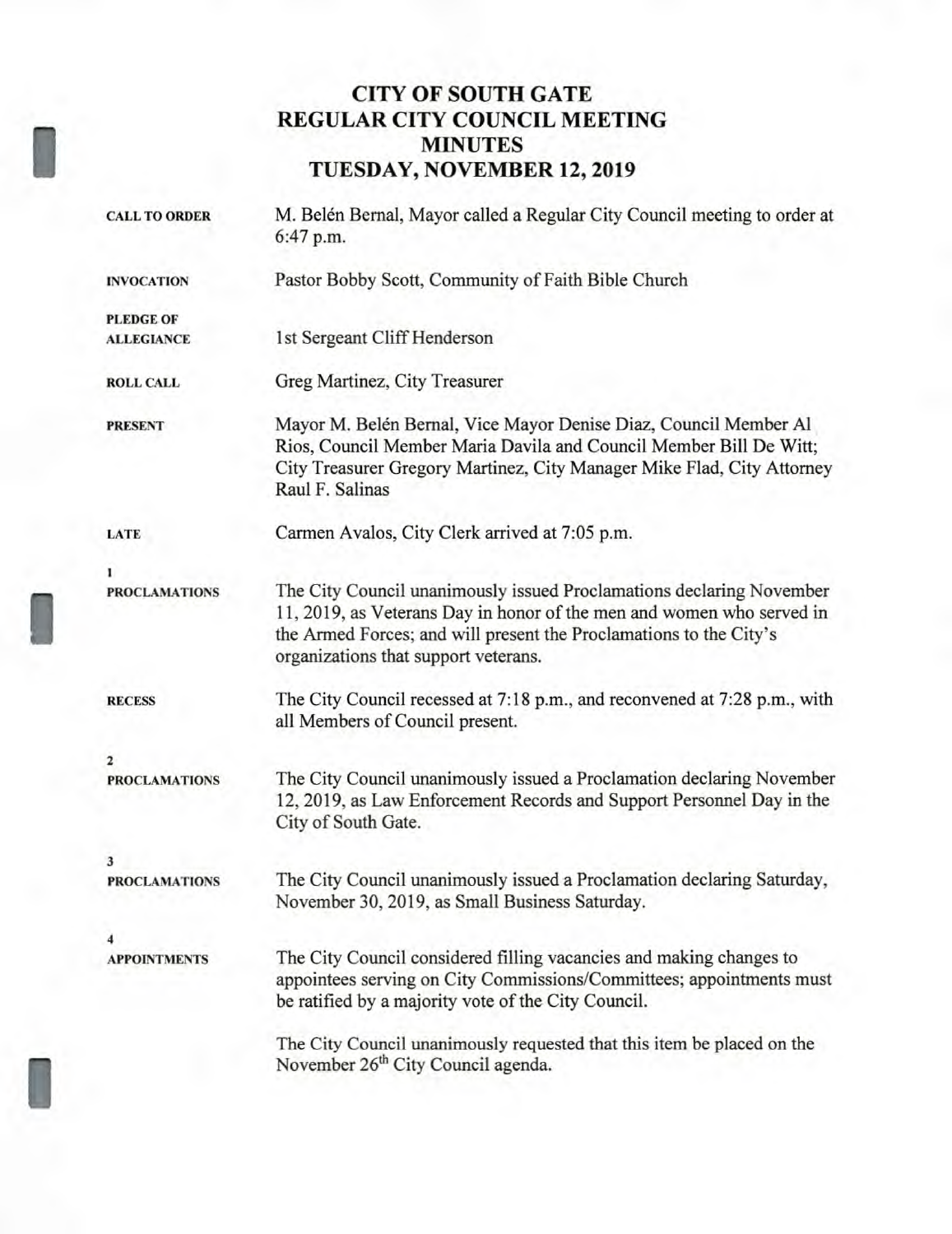| 5                                 |                                                                                                                                                                                                                                                                                                          |  |  |  |  |
|-----------------------------------|----------------------------------------------------------------------------------------------------------------------------------------------------------------------------------------------------------------------------------------------------------------------------------------------------------|--|--|--|--|
| <b>POLICE</b>                     | The City Council conducted a Public Hearing and unanimously approved<br>A, B and C by Mayor Bernal and seconded by Council Member Davila.                                                                                                                                                                |  |  |  |  |
|                                   | Accepted the Edward Byrne Memorial Justice Assistance Grant<br>a.<br>Funds, in the amount of \$2,970, for Mental Health Training for<br>Police Department personnel;                                                                                                                                     |  |  |  |  |
|                                   | Increased the Fiscal Year 2019/20 Law Enforcement Grants Fund<br>b.<br>revenue projection in Account Number 231-4629 (Law<br>Enforcement Grants Fund BSCC Edward Byrne Grant) by \$2,970,<br>from \$0 to \$2,970; and                                                                                    |  |  |  |  |
|                                   | Amended the Fiscal Year 2019/20 Law Enforcement Grants Fund<br>c.<br>budget by appropriating \$2,970 to Account No. 231-560-21-6340<br>(Law Enforcement Grants Fund 2019 Edward Byrne Grant (Mental<br>Health) - Training) to cover the cost of mental health training for<br>law enforcement personnel. |  |  |  |  |
|                                   | Mayor Bernal opened the public hearing and asked if anyone in the<br>audience withes to speak on this item. Seeing no come forward, Mayor<br>Bernal closed the public hearing.                                                                                                                           |  |  |  |  |
| <b>DEVIATE FROM</b><br>THE AGENDA | At this time, there being no objections, Mayor Bernal stated that item 14<br>would be considered out of its regular agenda order.                                                                                                                                                                        |  |  |  |  |
|                                   |                                                                                                                                                                                                                                                                                                          |  |  |  |  |
| 14<br><b>STREET FAIRS</b>         | The City Council unanimously approved A, B, and C by motion of Mayor<br>Bernal and seconded by Council Member De Witt.                                                                                                                                                                                   |  |  |  |  |
|                                   | Approved Event License Agreement (Contract No. 3359) with<br>a.<br>the Tweedy Mile Association to produce the Annual Tweedy<br>Street Fair Festival for a term of three years;                                                                                                                           |  |  |  |  |
|                                   | Authorized the Mayor to execute the Agreement in a form<br>b.<br>acceptable to the City Attorney; and                                                                                                                                                                                                    |  |  |  |  |
|                                   | Appointed the Director of Community Development as the City<br>c.<br>Agent to act on behalf of the City in matters required for the<br>successful execution of this Agreement.                                                                                                                           |  |  |  |  |
|                                   | Mayor Bernal requested that staff provided a detailed report on the 4 <sup>th</sup> of<br>July carnival.                                                                                                                                                                                                 |  |  |  |  |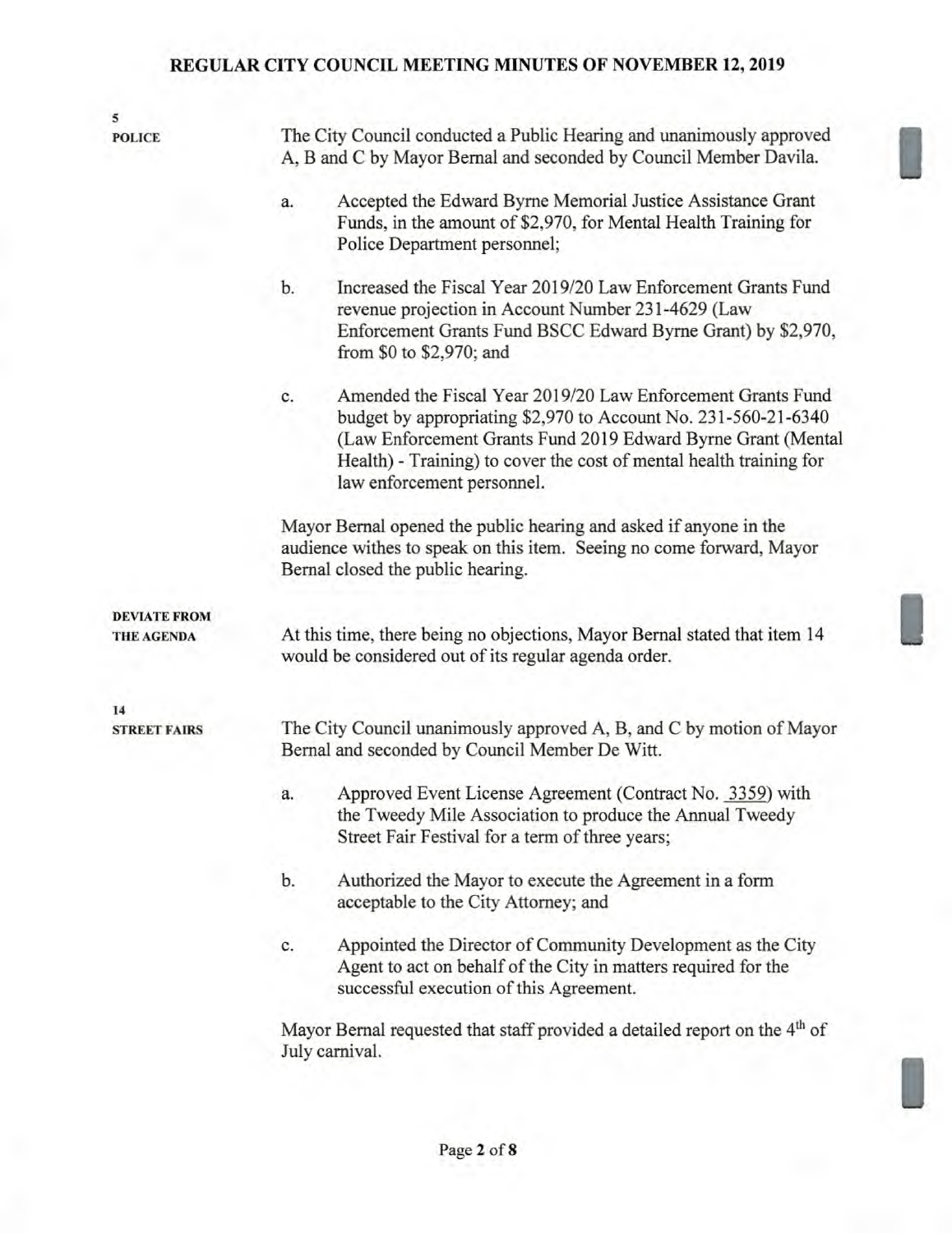# **COMMENTS FROM**

I

I

I

**THE AUDIENCE** Virginia Johnson, 5751 McKinley Avenue, thanked Public Works and Community Development for removing the mobile container in front of the 7-11 store in Hollydale. She also thanked the Mayor for discussing elected officials speaking out on social media at the last Council Meeting. She spoke about the Rancho Los Amigos Project meeting in Downey that many South Gate residents attended. Lastly, she reported that there is a sidewalk vendor for the past month walking down the middle of the street, honking her horn loudly. This vendor does not have a license.

> Armando Velasquez, 3365 Independence Avenue, spoke about bringing the Kiwanis Club back to the City of South Gate.

Mr. Nayola, 8422 Victoria Avenue, spoke about parking and street repairs on Tenaya Avenue and would like the area to be posted no parking on holidays.

Ramiro Ramierez, Victor Lopez, Salvador Moreno agree with Mr. Nayola.

Rosa Lazano, 10514 San Vincente Avenue, spoke about parking and street repairs on San Vincente Avenue.

Bill Wallace, 8823 Beaudine Avenue, spoke on crime in his neighborhood.

Fabiola Inzunza, 9542 Bowman Avenue, spoke on DACA and SB225. She also stated that there is no application on the City's website for residents to apply for commissions.

Nick Godoy, 8611 San Gabriel Avenue, spoke on the vendors on the street with no permits. He reported to Public Works that there is a tattered American flag in front of Pete's Burgers and wants to see it replaced. Lastly, at Ardmore and San Gabriel a vehicle jumped the curb and hit the fence.

#### **REPORTS AND COMMENTS**

**FROM CITY OFFICIALS** Joe Perez, Community Development Director said that there will be a community meeting on November 13, 2019 at 6:00 p.m. in the City Council Chambers to discuss the County's Draft Environmental Impact Report for a new 650,000 square feet buildings in the Rancho Los Amigos south campus area. This property is owned by the County of Los Angeles within the City of Downey.

> Steve Costley, Deputy Director of Parks and Recreation, thanked City Council for attending the Halloween Events at the Parks.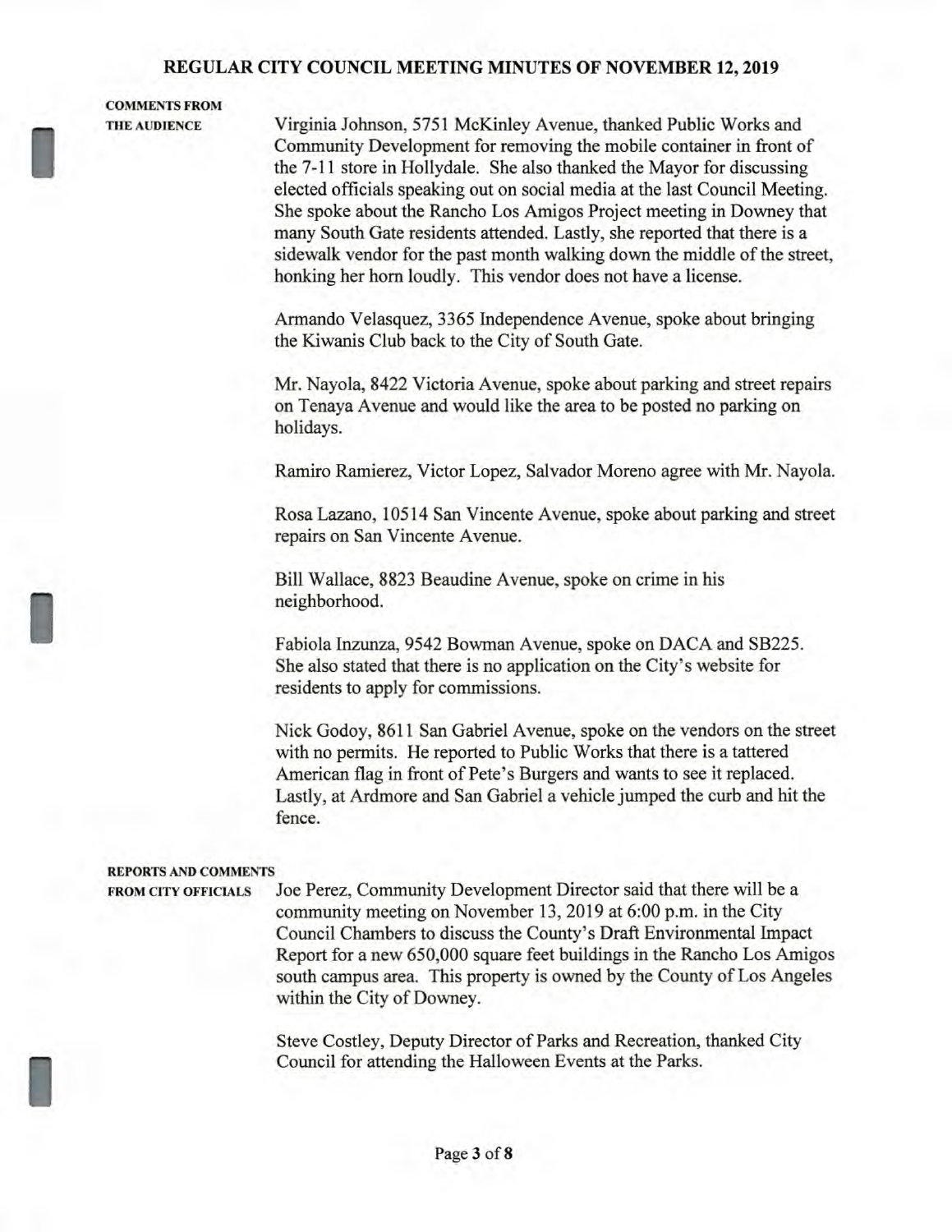## **REPORTS AND COMMENTS FROM CITY OFFICIALS**

**CONT'D** Randy Davis, Chief of Police, responded to the residents' concerns about the signage for holiday parking. The Police Department is working with Public Works to address these concerns.

> Mike Flad, City Manager, reported that he participated in a tour of the Los Angeles River. A good portion of the Los Angeles River cuts through South Gate and one of the key components was an eight mile gap in the River which is a potential pedestrian walkway or bike path.

Raul Salinas, City Attorney spoke on the DACA Supreme Court hearing.

Greg Martinez, City Treasurer spoke on holiday parking issues.

Carmen Avalos, City Clerk, informed the public that the nomination period for our upcoming election is underway. If people are interested in obtaining papers she asked that people make appointments since there are many changes in the paperwork now that we are working with the county. The nomination period will close on December  $6<sup>th</sup>$  and if an incumbent does not pull then it extends to December 11<sup>th</sup>.

Council Member De Witt said that he has received several calls from residents that rent in our community and they indicate that even though they have paid there are current on their rent they are being evicted. He thinks there is a potential problem because of the new state law that is going in and takes effect at the first of the year in regards to raising rents. He thanked Southern California Edison for helping to clean up the area on Scott Street, Southern Avenue and Garfield Avenue. He enjoyed the Halloween events at the Park and had a great time.

Council Member Rios spoke on the rent issues facing our residents. On Thursday Metro's Service Council is meeting and HUB Cities will be approving their budget this week. He thanked Mayor Bernal and Vice Mayor Diaz for the WELL Regional Water meeting that was held here. He also attended the opening of the new middle school, International Global Studies and East Los Angles College is going to have a Work Force Center on campus.

Council Member Davila also attended the opening of the middle school. She stated that their international language will be Japanese and that the Padres Unidos parent group worked hard to get schools built in our area. At the ribbon cutting Padres Unidos was recognized for their 20 years of service. Council Member Davila attended a couple of Dia de Los Muertos events, the Pow Wow honoring the Veterans and Halloween at the park.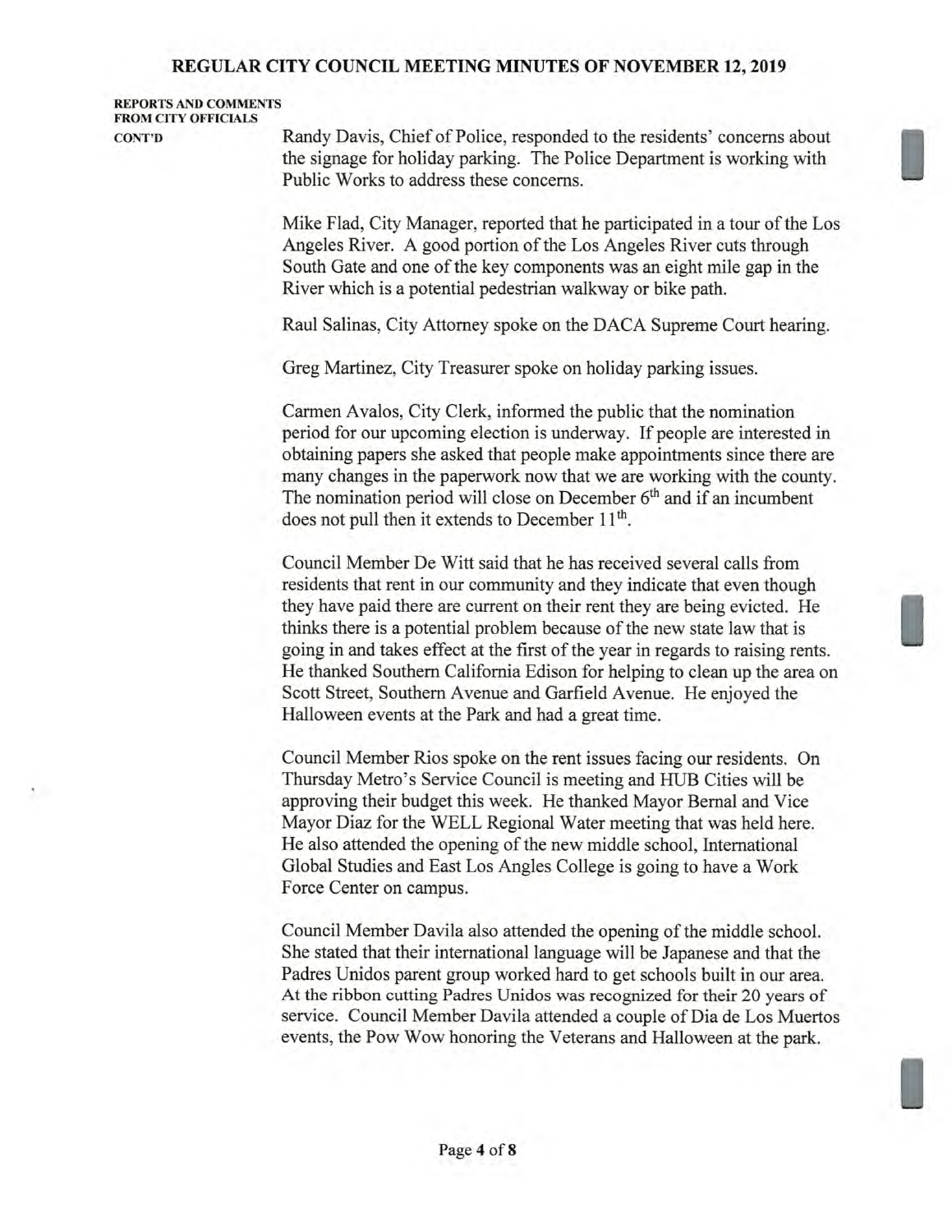## **REPORTS AND COMMENTS FROM CITY OFFICIALS**

**CONT'D** Council Member Davila inquired with Public Works what the tree trimming schedule was for California Avenue to Otis Street on the south side of Tweedy Boulevard.

> Vice Mayor Diaz spoke on speed bumps that were installed in Lynwood and asked staff to take a look at these. She thinks it would be helpful for the residents if they knew how streets are prioritized for repairs. Council Member Diaz thanked Council for supporting Mayor Bernal and herself on the water education program for local elected officials.

Vice Mayor Diaz reported on the delegation from the state department where she traveled to Croatia and Hungary. While on the trip she met with several delegates in Washington DC and reported on her meetings.

Vice Mayor Diaz will be attending the Vector Control Meeting this week and the National Cities meeting on November 20, 21 and **22nd.** 

Council Member Davila reported on an event at the Park that assisted small businesses get in touch with attorneys. About 59 people attended this event.

Mayor Bernal thanked staff for their work on various community meetings that happened recently. She had a tour of South Gate Park and some of the aging lights and pathways. Mayor Bernal reported on various water issues that face the State and water bonds.

**CONSENT CALENDAR** Agenda Items 8, 9, 10, 11 and 12 were unanimously approved by motion of Mayor Bernal and seconded by Council Member Rios. Items 6 and 7 were pulled for separate discussion.

**6** 

**CENSUS** The City Council unanimously adopted Resolution No. 7892 entitled — A Resolution of the City Council of City of South Gate authorizing the City Manager to execute a subaward agreement with the County of Los Angeles to receive grant funds to be used for Census 2020 education and outreach activities by motion of Mayor Bernal and seconded by Council Member Davila.

**7** 

I

**COUNCIL ASSIGNMENTS** The City Council unanimously approved A, B, and C by motion of Mayor Bernal and seconded by Council Member Rios.

> a. Approved Amendment No. 1 to Contract No. 3524 with RSG, Inc., extending the scope of work to include the development of a Community Facilities Inventory in an amount not to exceed \$13,885;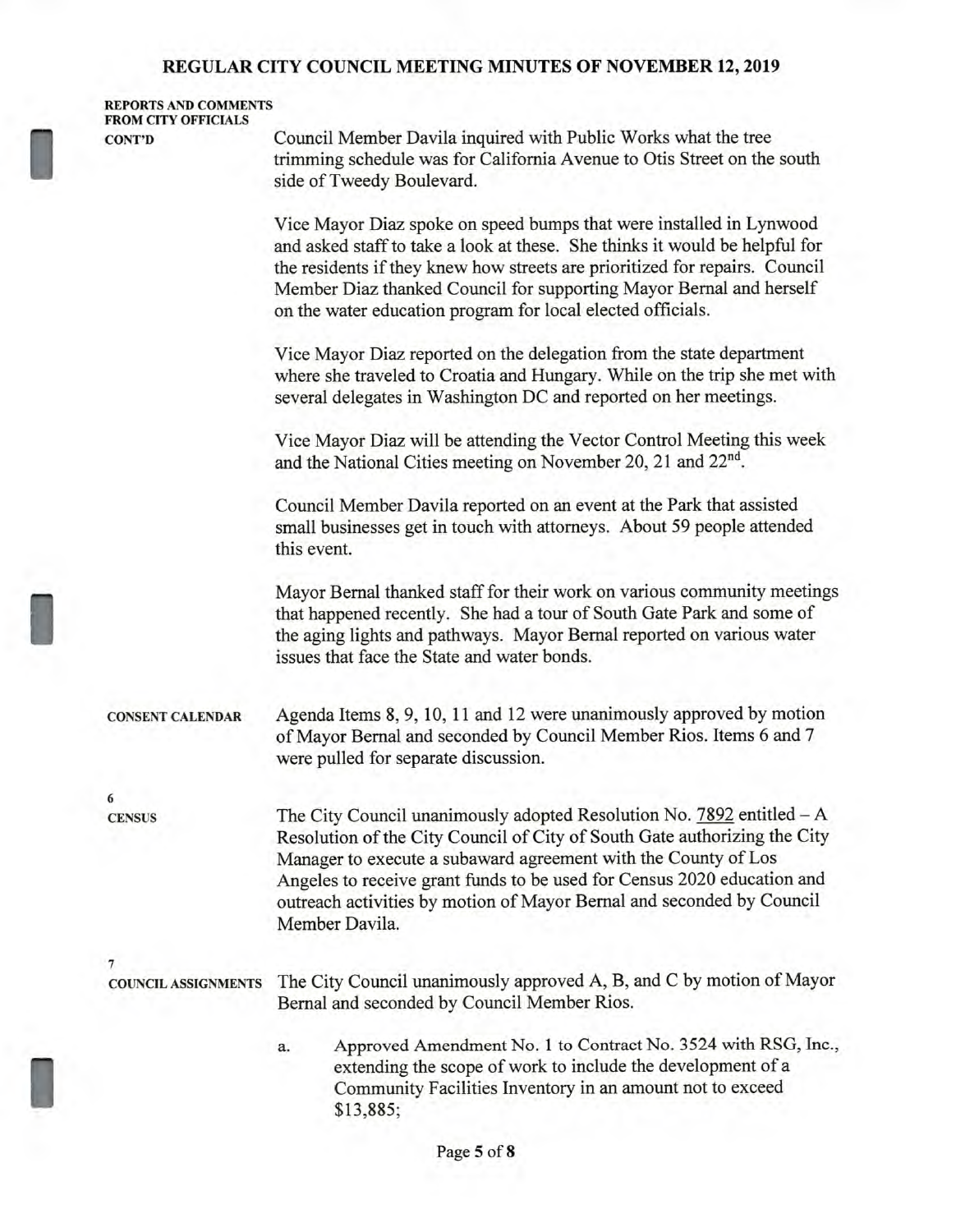| $\overline{7}$<br><b>COUNCIL ASSIGNMENTS</b> |                                                                               |                                                                                                                                                                                                                                                                                                                                                                     |  |  |  |  |
|----------------------------------------------|-------------------------------------------------------------------------------|---------------------------------------------------------------------------------------------------------------------------------------------------------------------------------------------------------------------------------------------------------------------------------------------------------------------------------------------------------------------|--|--|--|--|
| <b>CONT'D</b>                                | b.                                                                            | Appropriated \$13,885 from the unassigned UDAG Fund Balance<br>to Account Number 262 603-41-6101 (UDAG Fund - Professional<br>Services) to fund the cost of this Amendment; and                                                                                                                                                                                     |  |  |  |  |
|                                              | c.                                                                            | Authorized the Mayor to execute Amendment No. 1 in a form<br>acceptable to the City Attorney.                                                                                                                                                                                                                                                                       |  |  |  |  |
| 8                                            |                                                                               |                                                                                                                                                                                                                                                                                                                                                                     |  |  |  |  |
| <b>SPORTS CENTER</b>                         | The City Council unanimously approved A, B, and C during Consent<br>Calendar. |                                                                                                                                                                                                                                                                                                                                                                     |  |  |  |  |
|                                              | a.                                                                            | Approved Purchase Order with Herk Edwards, Inc., for the<br>purchase and installation of Telescoping Hussey Bleachers at the<br>Marvin Cole Gymnasium and the Patricia G. Mitchell Swim<br>Stadium through the government pricing program in the amount of<br>\$400,000, which includes \$359,932.00 for bleachers and<br>installation and \$40,068 in contingency; |  |  |  |  |
|                                              | b.                                                                            | Authorized the City's Purchasing Division to issue a Purchase<br>Order for this project in accordance with the City's purchasing<br>ordinance and policies; and                                                                                                                                                                                                     |  |  |  |  |
|                                              | c.                                                                            | Authorized the Director of Parks & Recreation to execute any<br>additional documents as may be required to properly implement<br>and manage this purchase and installation.                                                                                                                                                                                         |  |  |  |  |
| 9                                            |                                                                               |                                                                                                                                                                                                                                                                                                                                                                     |  |  |  |  |
| <b>SKY LIGHT</b><br><b>REPLACEMENT</b>       |                                                                               | The City Council unanimously approved A, B, C, and D during Consent                                                                                                                                                                                                                                                                                                 |  |  |  |  |
|                                              | Calendar.                                                                     |                                                                                                                                                                                                                                                                                                                                                                     |  |  |  |  |
|                                              | a.                                                                            | Approved Purchase Order with DFS Flooring for the restriping of<br>the parking lots at South Gate Park through the Sourcewell<br>government pricing program at a cost of \$66,475;                                                                                                                                                                                  |  |  |  |  |
|                                              | b.                                                                            | Appropriated $$66,475$ from the Building & Infrastructure<br>Maintenance Fund to Account Number 524-460-61-9100 (Building<br>& Infrastructure Maintenance Fund - Parks & Recreation - Facility<br>Improvements) to fund the cost of restriping the parking lots;                                                                                                    |  |  |  |  |
|                                              | c.                                                                            | Authorized the City's Purchasing Division to issue a Purchase<br>Order for this item in accordance with the City's purchasing<br>ordinance and policies; and                                                                                                                                                                                                        |  |  |  |  |
|                                              | d.                                                                            | Authorized the Director of Parks & Recreation to execute any<br>additional documents as may be required to properly implement<br>and manage this purchase.                                                                                                                                                                                                          |  |  |  |  |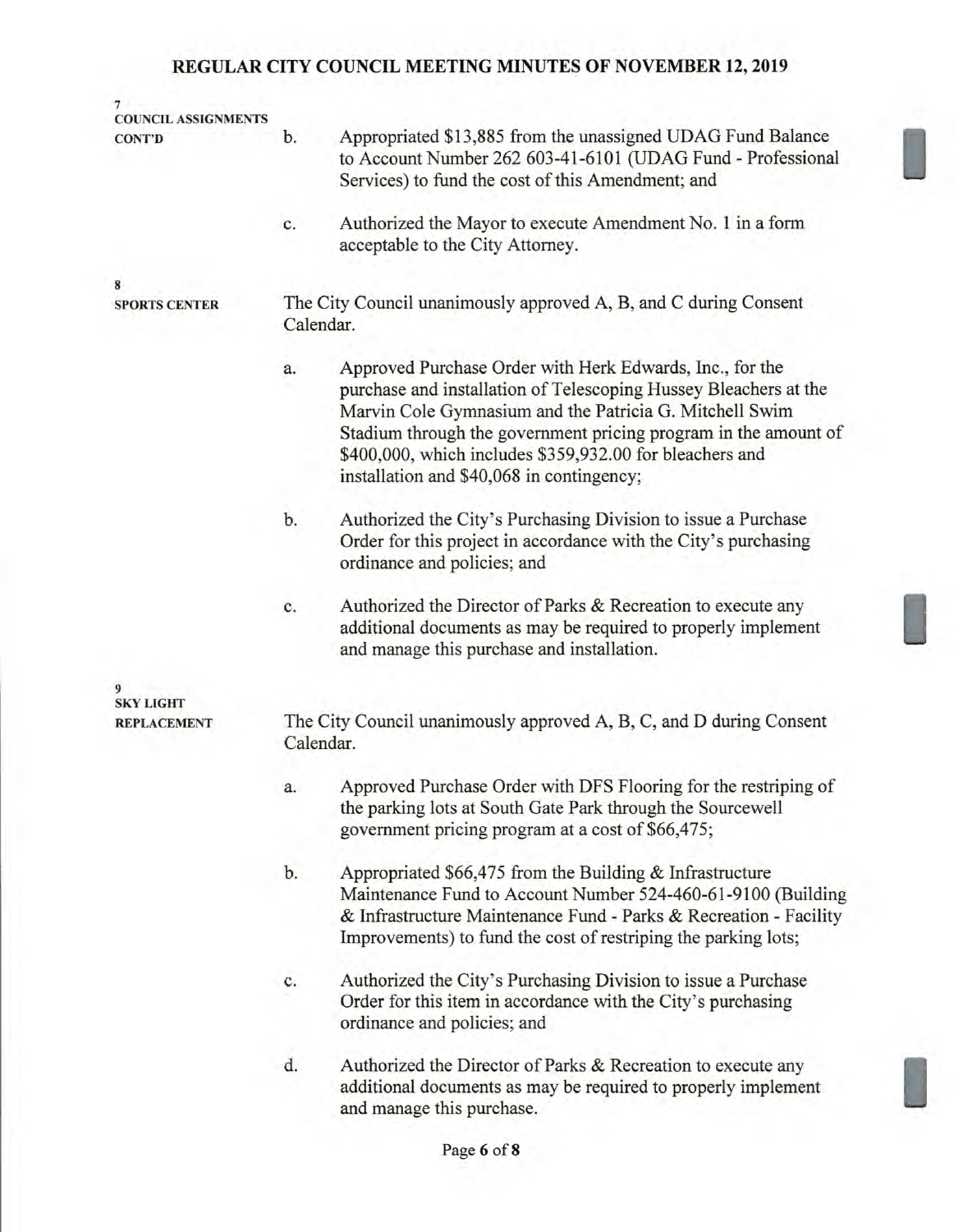**10 COMPUTER INFORMATION SERVICES** The City Council unanimously approved A and B during Consent

Calendar.

I

I

**11** 

**12 MINUTES** 

**13** 

I

a. Approved a Purchase Order with Pulsiam for the renewal of the software maintenance and support services for the Police Department in the amount of \$106,014.09, for Fiscal Year 2019/20; and b. Authorized the City's Purchasing Division staff to issue a Purchase Order for this purchase in accordance with the City's purchasing ordinance and policies. The City Council unanimously approved A and B during Consent Calendar. a. Amended the Capital Improvement Program to add the Curb Ramp Modifications at 10145 Atlantic Avenue, City Project No. 644-ST, necessary to resolve an issue involving ADA compliance; and b. Appropriated \$20,000 in Measure M Funds to Account No. 311- 790-31-9475 to fully fund the Curb Ramp Modifications at 10145 Atlantic Avenue, City Project No. 644-ST. The City Council unanimously approved A and B during Consent Calendar. a. The Special Meeting minutes of October 15, 2019; and b. The Regular Meeting and Special Meeting minutes of October 22, 2019. The City Council unanimously approved A and B by motion of Mayor Bernal and seconded by Council Member Rios. a. Received and filed presentation of the proposed inclusionary housing ordinance; and b. Discussed and directed staff and consultants to proceed with preparation of an inclusionary housing ordinance for consideration by the Planning Commission and City Council in early 2020. **ATLANTIC STREET IMPROVEMENT HOUSING ORD**